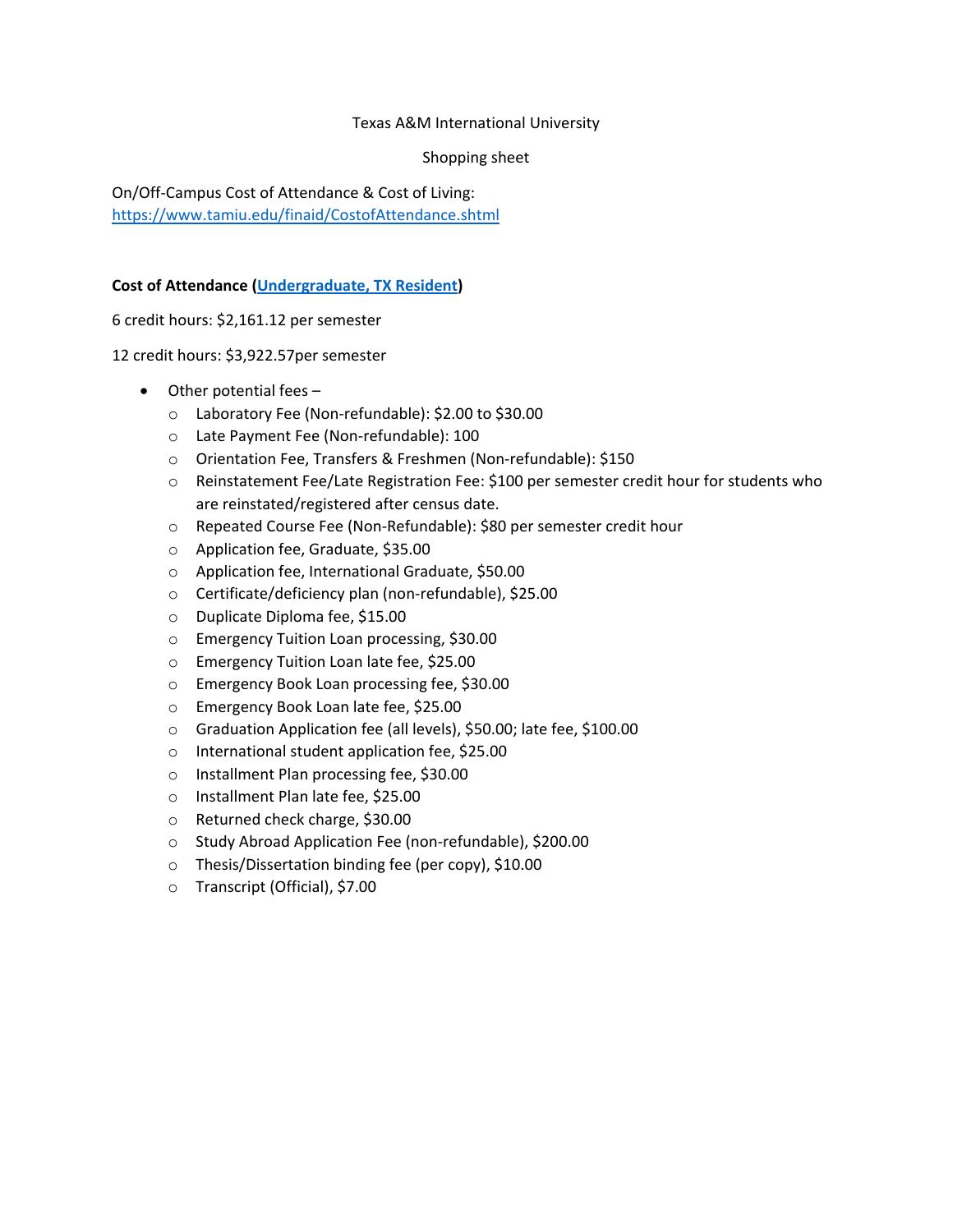# **Cost of Attendance [\(Graduate, TX Resident\)](https://www.tamiu.edu/financialaid/coa/coa2021grad.shtml)**

6 credit hours: \$2,291.46 per semester

12 credit hours: \$4,195.75per semester

- Other potential fees
	- o Laboratory Fee (Non-refundable): \$2.00 to \$30.00
	- o Late Payment Fee (Non-refundable): 100
	- o Orientation Fee, Transfers & Freshmen (Non-refundable): \$150
	- o Reinstatement Fee/Late Registration Fee: \$100 per semester credit hour for students who are reinstated/registered after census date.
	- o Repeated Course Fee (Non-Refundable): \$80 per semester credit hour
	- o Application fee, Graduate, \$35.00
	- o Application fee, International Graduate, \$50.00
	- o Certificate/deficiency plan (non-refundable), \$25.00
	- o Duplicate Diploma fee, \$15.00
	- o Emergency Tuition Loan processing, \$30.00
	- o Emergency Tuition Loan late fee, \$25.00
	- o Emergency Book Loan processing fee, \$30.00
	- o Emergency Book Loan late fee, \$25.00
	- o Graduation Application fee (all levels), \$50.00; late fee, \$100.00
	- o International student application fee, \$25.00
	- o Installment Plan processing fee, \$30.00
	- o Installment Plan late fee, \$25.00
	- o Returned check charge, \$30.00
	- o Study Abroad Application Fee (non-refundable), \$200.00
	- o Thesis/Dissertation binding fee (per copy), \$10.00
	- o Transcript (Official per copy but price might vary based on request), \$7.00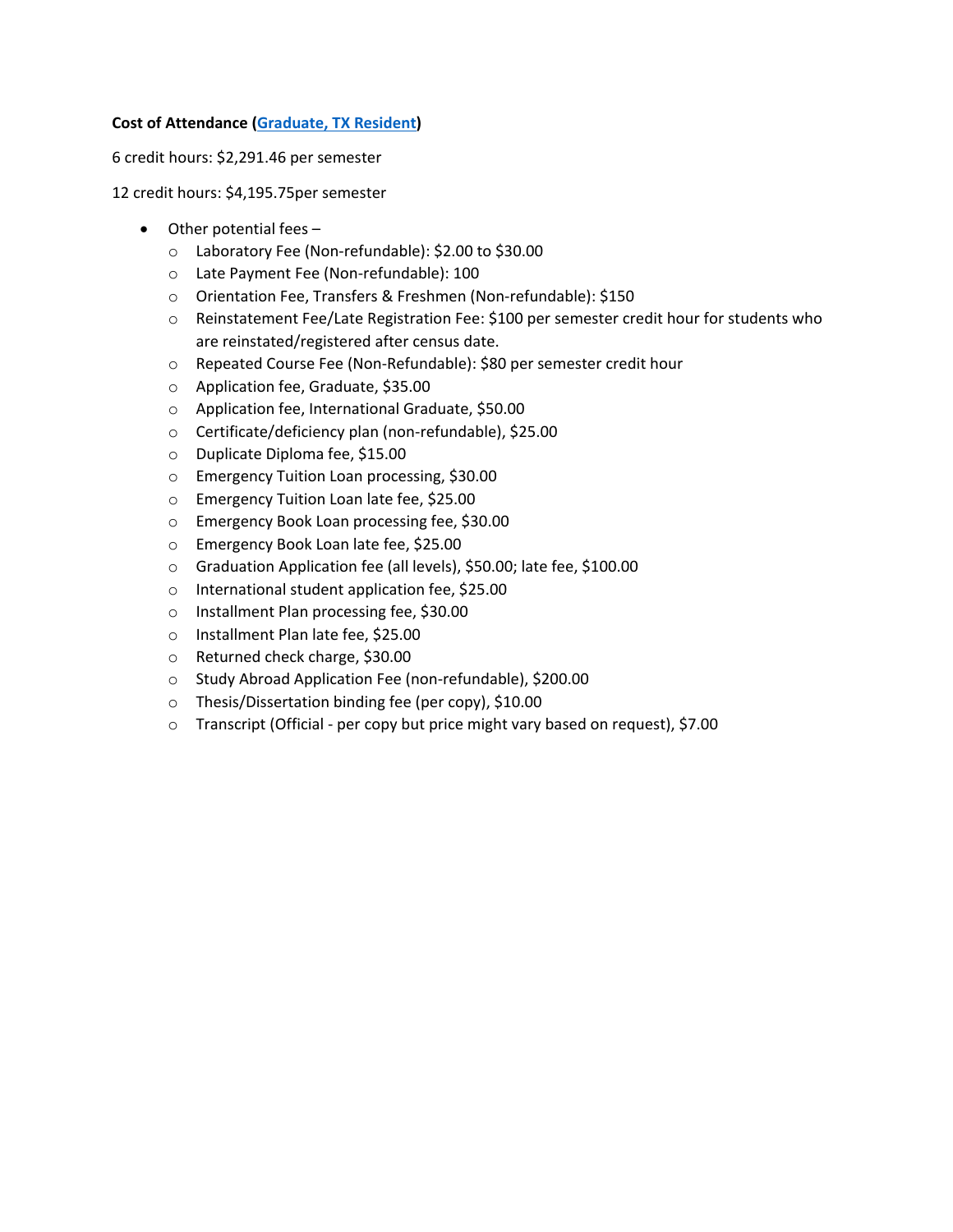## **Housing Rates**

### University Village:

- \$3,306 per semester
- No meal plan requirement as kitchen is provided

# Residential Learning Community:

- \$2,920 per semester
- Meal plan required as kitchen is not available in unit
	- o \$1,535 per semester

\*On-campus housing offers academic year contracts and are individual liability leasing. Units are fully furnished, and all utilities are included.

Off-campus:

- \$12,636 per year (approximately \$6,318 per semester)
- No meal plan requirement

\*Off-campus housing cost does not include utility bills and may not be furnished. Leasing is based on a 12-month contract. Some properties may offer shorter leases with higher rates

Other types of Federal Financial Aid

- Subsidized loan
- Unsubsidized loan

## **Graduation Rates:**

In 2020, the 6-year graduation rate was 56%, 5-year graduation rate was 48%, and 4-year graduation rate was 33% for the first-time, full-time degree seeking freshman class at Texas A&M International University first enrolled in Fall 2014, 2015, and 2016, respectively.

https://www.tamiu.edu/adminis/iep/documents/2020---kpi---6year-grad-rate.pdf

## **Estimated amount of student loan debt the individual would have upon graduation**

TAMIU is ranked second in the nation for having the lowest student debt, on average \$3,477 in loans, and first in Texas.

<https://www.tamiu.edu/newsinfo/2020/08/tamiunatlranking82120.shtml>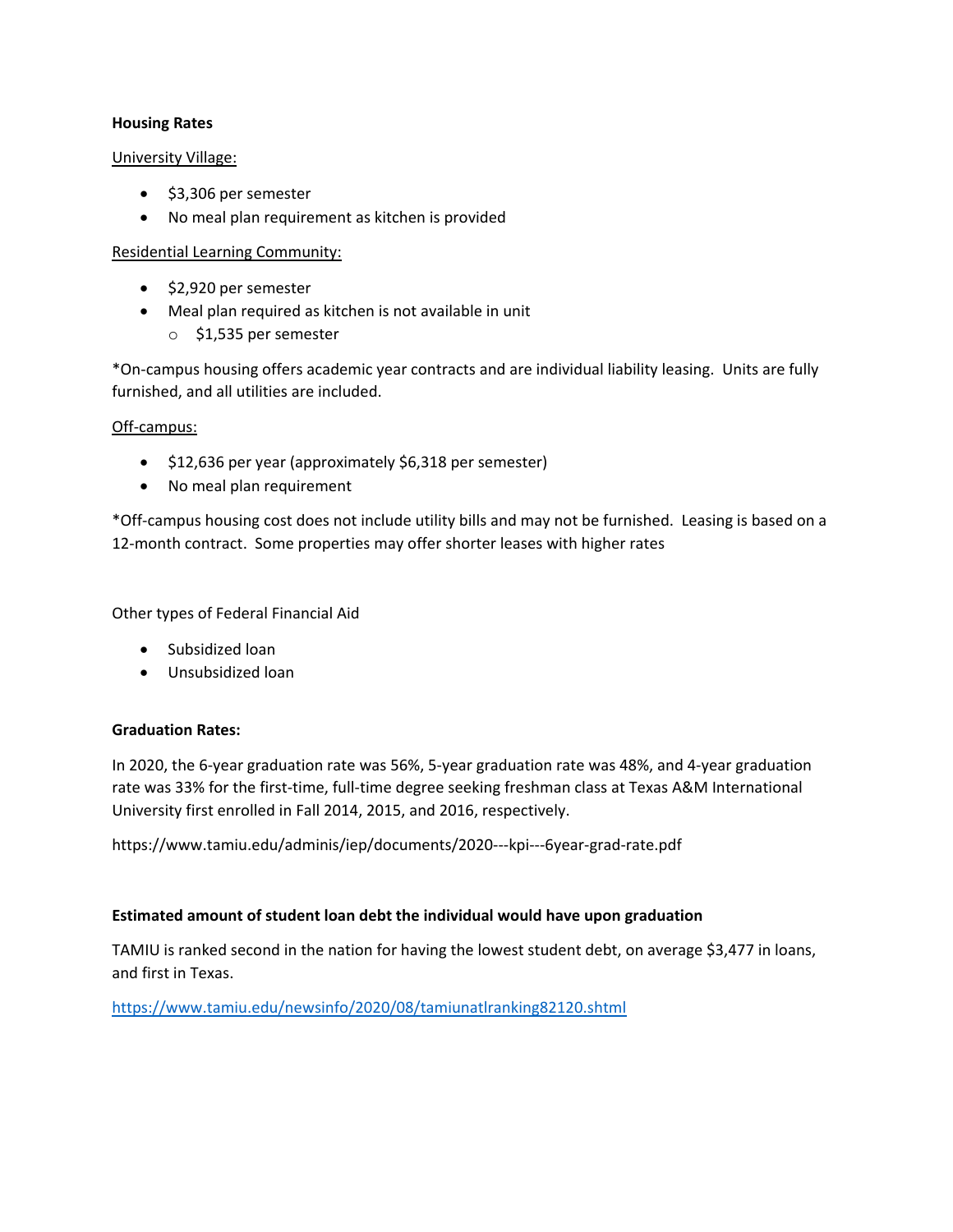### **[Job Placement Rates for Graduates](https://www.tamiu.edu/career/documents/2016-all-gainful-employment-rate-tamiu.pdf)**

Acceptance of transfer credits including military credits.

• The Bachelor of Applied Arts & Sciences (BAAS) would accept more military credit than other programs

• Military Service Credit may be considered for military-technical courses listed for credit in the latest edition of A Guide to the Evaluation of Educational Experiences in the Armed Services published by the American Council on Education (ACE). The veteran should contact the Office of Undergraduate Admissions for an evaluation of credits.

Any additional requirements including training, experience, or examinations that are required to obtain a license, certification, or approval for which the course of education prepares the individual. For up-todate information regarding any additional requirements for your career path, contact your department or academic advisor.

### ADVISING DIRECTORY

### **Academic Center for Excellence**

Advising for freshman, transfer, honors, returning students, athletes, and MDS students

[Advising: https://www.tamiu.edu/uc/ace/advising.shtml](advising:%20https://www.tamiu.edu/uc/ace/advising.shtml)

Phone: (956)-326-2886

#### College of Arts and Sciences

Advising:<https://www.tamiu.edu/coas/advising/>

General questions[: coas@tamiu.edu](mailto:coas@tamiu.edu)

#### A. R. Sanchez, Jr. School of Business

Advising:<https://www.tamiu.edu/arssb/content/students/registration.shtml> Directory:<https://www.tamiu.edu/arssb/content/home/contactus.shtml>

College of Education

Advising:<https://www.tamiu.edu/coedu/coedadvising.shtml>

Directory:<https://www.tamiu.edu/coedu/directory.shtml>